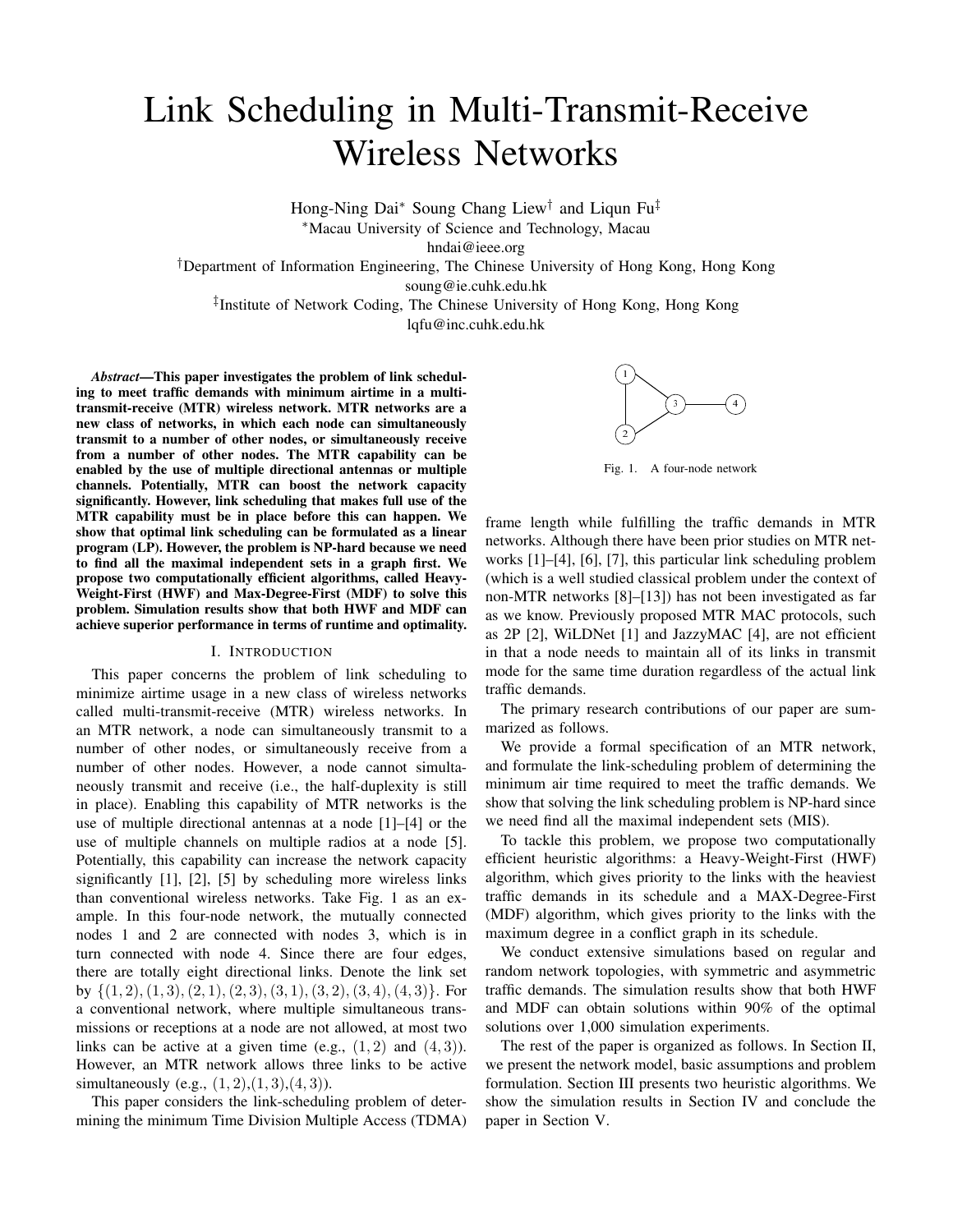### II. NETWORK MODEL AND PROBLEM FORMULATION

*Definition 1:* In a Multi-Transmit-Receive (MTR) network, each node has a set of neighbor nodes with whom it forms links. At any given time,

- R1. A node can transmit simultaneously on a subset of its outgoing links.
- R2. A node can receive simultaneously on a subset of its incoming links.
- R3. A node cannot do operations R1 and R2 simultaneously, (i.e., a node cannot transmit and receive simultaneously).

Given an MTR network, we are interested in how to minimize the TDMA slots required to meet the underlying link traffic demands.

# *A. Centralized Scheduling Problem*

Let the link traffics be specified by the traffic matrix  $T = [ t_{ij} ]$ , where  $t_{ij}$  is the amount of traffic from node i to its neighboring node  $i$ . At any given time, let the set of active links in the network be indicated by an indicator matrix,  $M^{(k)} = [m_{ij}^{(k)}]$ , where  $m_{ij}^{(k)} = 1$  if link  $(i, j)$  is active, and  $m_{ij}^{(k)} = 0$  if link  $(i, j)$  is inactive.

*Definition 2:* An indicator matrix is called a *matching matrix* if all nodes conform to rules R1, R2 and R3.

Let us consider the four-node network as shown in Fig. 1. In this network, an example of a matching matrix is:

$$
M^{(1)} = \left(\begin{array}{cccc} 0 & 1 & 1 & 0 \\ 0 & 0 & 0 & 0 \\ 0 & 0 & 0 & 0 \\ 0 & 0 & 1 & 0 \end{array}\right)
$$

where matrix  $M^{(1)}$  indicates that node 1 simultaneously transmits to nodes 2 and 3 while node 4 transmits to node 3. Note that the matching matrix  $M^{(1)}$  is *maximal* in that you cannot turn any of its 0 elements to 1 without violating R3.

*Definition 3:* A matching matrix is *maximal* if none of its 0 elements can be turned to 1 (while maintaining all its 1 elements at 1) without violating the rules in definition 1.

When we consider the link scheduling, we only need to consider the maximal matching matrix. Suppose there be  $K$ maximal matching matrices. Then, the problem that we are considering is as follows:

$$
\min \sum_{k=1}^{K} x_k
$$
\n
$$
s.t. \quad \sum_{k=1}^{K} M^{(k)} x_k \ge T
$$
\n
$$
x_k \ge 0 \text{ for all } k
$$
\n
$$
(1)
$$

where  $x_k$  denotes the number of time slots allocated to maximal matching matrix  $M^{(k)}$ .

# *B. Sub-optimal Scheduling*

In previously proposed MAC protocols for MTR networks networks, such as 2P [2], WiLDNet [1] and JazzyMAC [4], a node is required to maintain all of its links in transmit mode for the same time duration regardless of the link traffic demands, resulting in inefficiency. In particular, the simultaneous synchronized operations in these MAC protocols indicate that when a node transmits, none of its neighbor nodes can

transmit. This constraint is equivalent to (virtually) turning R1 in Definition 1 to a more restrictive requirement, as follows:

R1′ When a node transmits, it transmits on all its outgoing links.

Constraint R1′ plus the half-duplexity in constraint R3 implies that the neighbors of a node cannot transmit at the same time. With  $R1'$ , when a node *i* transmits, it transmits on all outgoing links, we might replace the traffic requirements for outgoing traffic from node i,  $(t_{i1}, t_{i2}, ..., t_{iN})$ , by one single number,  $t_i = \max_i t_{ij}$ . Then  $t = (t_i)$  is the traffic vector describing the transmission requirements of all nodes.

Let  $S^{(l)} = (s_i^{(l)})$  be a column indicator vector in which  $s_i^{(l)} = 1$  if node *i* transmits and  $s_i^{(l)} = 0$  if node *i* does not transmit.  $S^{(l)}$  is basically an independent set if it is to conform to R1′ , R2, and R3. It suffices to consider the *maximal* independent set (MIS) in our scheduling problem. Suppose that there are  $L$  MIS. Then, the scheduling problem can be formulated as follows:

$$
\min \sum_{l=1}^{L} x_l
$$
\n
$$
s.t. \quad \sum_{l=1}^{L} S^{(l)} x_l \ge t
$$
\n
$$
x_l \ge 0 \text{ for all } l
$$
\n
$$
(2)
$$

Since Eq. (2) is defined in a more restrictive way, the solution to Eq. (1) cannot be worse than that of Eq. (2).

How are maximal matching matrices related to MIS? To establish the relation, we need to model the network with a different graph. We use a *conflict* graph to describe the relationship between two conflicting links. In this graph, each directional link is denoted by a vertex, and there is an edge between two vertices if the two associated links cannot be active at the same time.

# *C. Problem Restatement*

In optimization problem defined in Eq. (1), we represent a matching by a matrix  $M^{(k)}$  for pedagogical purposes. We now define a more economical representation.

*Definition 4:* A matching A in an MTR network is a subset of links that conform to R1, R2 and R3.

*Definition 5:* A matching is said to be maximal if it is not contained in any other matching.

Let  $E = \{E_j : 1 \le j \le |E|\}$  be the set of all the feasible matchings. The number of time slots allocated to each feasible matching  $E_j$  is denoted by a non-negative variable  $u_j$ .

Let  $N$  be the total number of links in the network. We introduce an  $N \times |E|$  incidence matrix Q with elements  $q_{ij}$ such that

$$
q_{ij} = \begin{cases} 1, & \text{if link } i \text{ is in matching } E_j, \\ 0, & \text{otherwise.} \end{cases}
$$

where each column in  $Q$  indicates the links in a matching.

We also convert the traffic matrix  $T = [T_{ij}]$  to a vector  $f = (f_{ij})^T$ , where  $f_{ij} = T_{ij}$  for i, j such that  $T_{ij} \neq 0$ . Then, the problem defined in Eq. (1) can be casted as a linear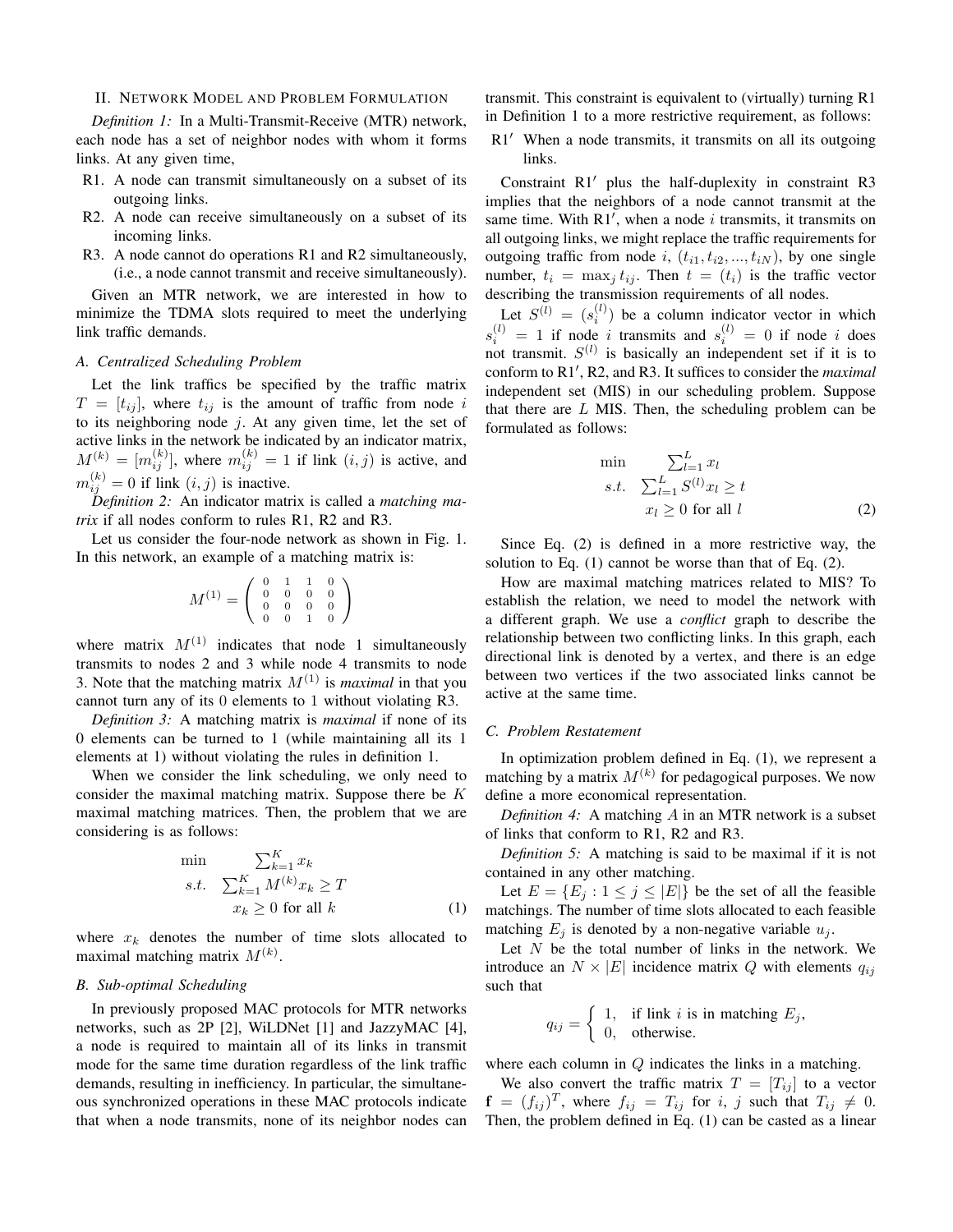$$
(1) - (2) - (3) - (4) - (5) - (6)
$$

Fig. 2. The linear network

program as follows:

$$
\begin{array}{ll}\n\text{min} & \mathbf{e}^T \mathbf{u} \\
s.t. & Q \cdot \mathbf{u} \ge \mathbf{f} \\
\mathbf{u} \ge 0 \text{ for all } k\n\end{array} \tag{3}
$$

where **e** is a vector whose components are all 1's,  $f =$  $(f_1, f_2, ..., f_N)^T$  and  $\mathbf{u} = (u_1, u_2, ..., u_{|E|})^T$ . The difficulty of the above problem lies in how to find all matchings  $Q$ (equivalent to finding all the independent sets in the associated conflict graph, which is NP-complete). This motivates us to study heuristic algorithms to solve this problem.

# III. HEURISTIC ALGORITHMS

HWF is a greedy algorithm that always chooses links with the maximum traffic demand into the scheduling set during each round until all the traffic is satisfied. MDF, on the other hand, chooses links with the maximum degree in the conflict graph during each round. Both HWF and MDF make use of a conflict graph to capture constraints R1, R2 and R3. We refer readers to [14] for more details about HWF and MDF.

In Heavy-Weight-First algorithm (HWF), we first sort the links according to their traffic demands in a descending order. To construct a matching,  $E_i$ , we go through the link one by one. A link will be included into  $E_i$  if it does not conflict with the existing links in  $E_i$  according to the conflict graph. Once we have gone through all the links in the sorted list, we then identify the link in  $E_i$  with the least amount of traffic. Let us say this is link k, with traffic  $f_k$ . We then assign  $f_k$  time slots to matching  $E_i$ . We subtract  $f_k$  from the traffic of all the links in  $E_i$ , and remove link k and other links in  $E_i$  with the same amount of traffic (if any) from further consideration: there is not traffic left to be scheduled for these links. The links are then resorted according to their remaining traffics. The above process is iterated until all traffic demands are met.

In MDF, we sort the links according to their degrees in the conflict graph in a descending order. Other than the different way of sorting the links, the algorithm of MDF is essentially the same as that of HWF. In particular, at least one link will be removed at the end of each iteration. The degrees of the neighbors to this link will be updated. The remaining links will also need to be resorted accordingly before the next iteration. During each iteration, at least one link will be removed.

## IV. SIMULATION RESULTS

We consider several types of networks: (1) regular networks, including the linear network in Fig. 2, the grid network in Fig. 3, the ring network in Fig. 4, and the fully-connected network in Fig. 5; (2) random networks with varying degrees of connectivity.



#### *A. Performance in Regular Networks*

We have conducted 1,000 simulation experiments (with different traffic demands) for each of the following networks: the linear network (Fig. 2), the grid network (Fig. 3), the ring network (Fig. 4) and the fully-connected network (Fig. 5).

In order to compare the solutions obtained by the proposed algorithms with optimal solutions, we introduce the *percentage cost penalty* [9] as a performance measure, which is defined as follows:

$$
P = \frac{T - T_{opt}}{T_{opt}} \times 100\%
$$
 (4)

where  $T$  denotes the total number of time slots obtained by the heuristic algorithm and  $T_{opt}$  is the total number of time slots in the optimal solution.

We compute  $P$  of HWF and MDF over the 1,000 experiments and present the averaged  $P$  values in Table I. In each experiment, we generate a random traffic demand vector **f**.

The results in Table I show that MDF outperforms HWF in the linear network, the grid network and the ring network. But HWF performs better in the fully-connected network. The above results can be explained intuitively as follows. Recall that a link is removed at the end of each iteration in MDF or HWF. The nature of MDF is such that the link being removed has a high degree in the conflict graph. In this sense, MDF tends to remove many edges in the conflict graph. As a result, in a sparsely connected network (e.g., the linear network, the grid network and the ring network, many links become conflict-free after several iterations.

TABLE I RANDOM TRAFFIC IN VARIED REGULAR NETWORKS

|                          | Average $P$ of HWF | Average $P$ of MDF |
|--------------------------|--------------------|--------------------|
| Linear network (Fig. 2)  | 5.49\%             | 0%                 |
| Grid network (Fig. 3)    | 8.16%              | $0\%$              |
| Ring network (Fig. 4)    | 7.97%              | $0\%$              |
| Fully-connected (Fig. 5) | 4.04\%             | 9.15%              |

## *B. Performance in Random Networks*

For comparison purposes, we carry out *exhaustive search* to find optimal solutions. We compare the average runtime of HWF and MDF with that of exhaustive search. To reduce the runtime of exhaustive search, we use a branch-and-bound algorithm, first proposed in [15].

We generate random network topologies. In the first set of simulations, we consider symmetric traffic demands. If there is a link between node *i* and node *j* (i.e.,  $g_{ij} = 1$ ), then the traffic